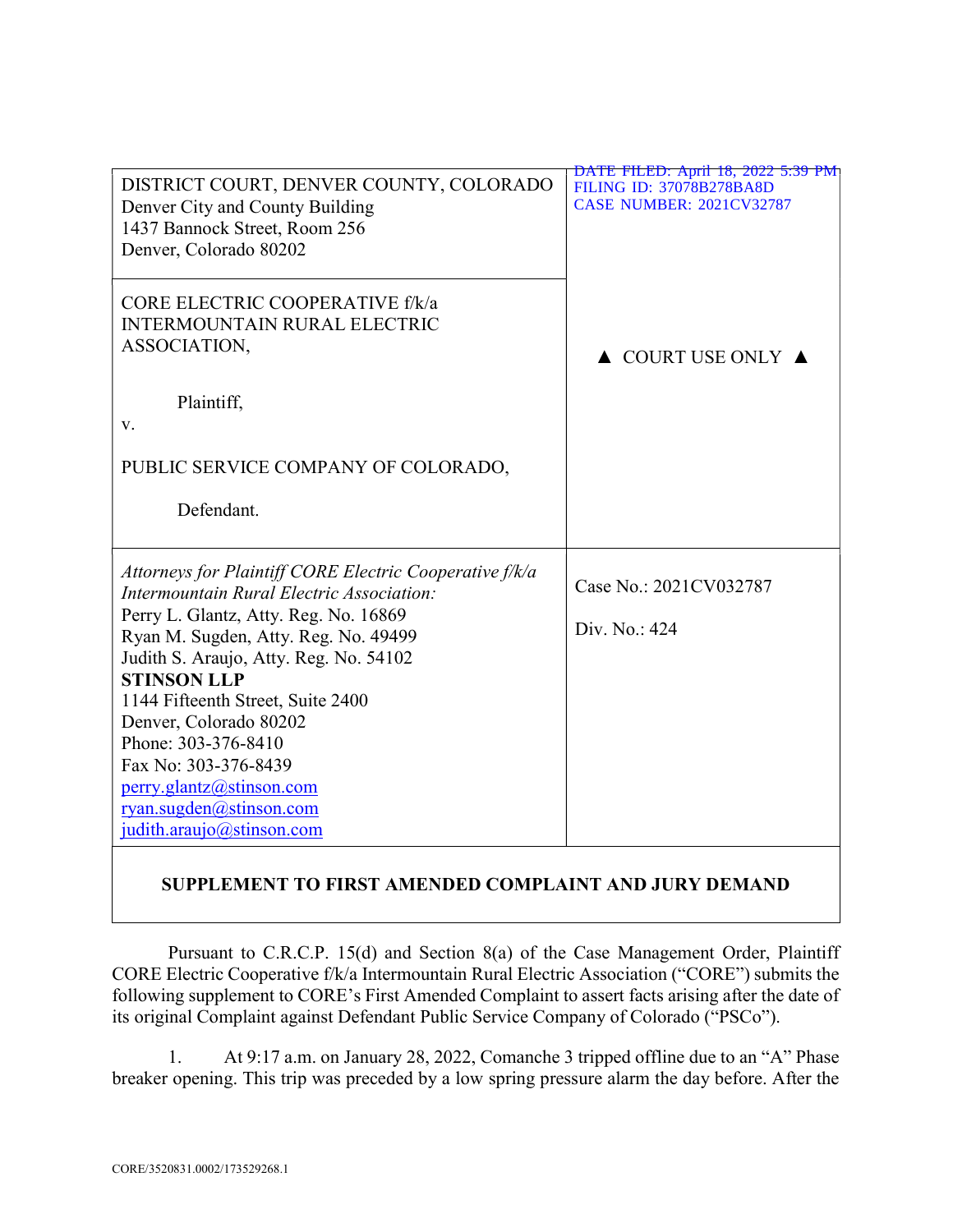alarm, PSCo ordered parts to repair the breaker but, upon information and belief, took no steps to avoid Comanche 3 tripping offline in the meantime.

2. After Comanche 3 tripped offline, PSCo determined that a jumper on the breaker, which was PSCo's responsibility to remove, had not been removed which caused the breaker to open once the spring pressure dropped below a certain threshold. Upon information and belief, had the jumper properly been removed, the breaker would not have opened and Comanche 3 would not have tripped offline.

3. PSCo substation personnel have limited experience and training with the breaker in question, limited to replacing the nylon gear within the breaker.

4. After the breaker had opened, substation personnel replaced a nylon gear in the breaker's spring charging mechanism. PSCo's plant director asked the plant's electrical engineer whether a generator clearance was needed. The electrical engineer said it was not.

5. Between 3:00 p.m. and 4:00 p.m. on January 28, 2022, an "event" occurred at PSCo's Comanche substation yard that caused its 230 kilovolt and 345 kilovolt busses to trip. The entire Comanche generating station went dark as a result.

6. A subsequent root cause analysis by PSCo determined that the close coil on the breaker "was manually operated inadvertently allowing the changeover valve to shift and re-direct hydraulic fluid pressure onto the drive piston," which caused the breaker to close. This caused an inrush of negative current that passed through the Comanche 3 generator step-up transformer and Comanche 3 generator. This inrush resulted in a negative current sequence and motorization of the generator, damaging the generator. See Ex. J (root cause analysis).<sup>1</sup>

7. PSCo's root cause analysis identified "lack of activity coordination between substations and plant operations" and conducting work "without establishing a robust clearance order/ tag-out to protect the generator in the event of an unexpected system response" as "causal and influencing factors" to the incident. See Ex. J.

8. On February 16, 2022, PSCo sent the generator to Mechanical Dynamics & Analysis ("MDA") in St. Louis, Missouri for inspection and repairs. See Ex. K (Feb. 28, 2022 letter). MDA determined that certain components of the rotating assembly, including the unit's retaining ringers, were metallurgically affected due to the significant electrification and needed to be repaired. See Ex. L (March 11, 2022 letter).

9. Repairs are underway but not yet completed, causing Comanche 3 to be offline for months. Repair costs are estimated to be \$6.4 million. Ex. J at p. 1. While Comanche 3 is offline,

 $\overline{a}$ <sup>1</sup> Exhibit J contains redactions pursuant to Defendant's request. CORE agreed to apply the redactions for purposes of this filing but it does not concede that Exhibit J should necessarily be redacted in subsequent filings.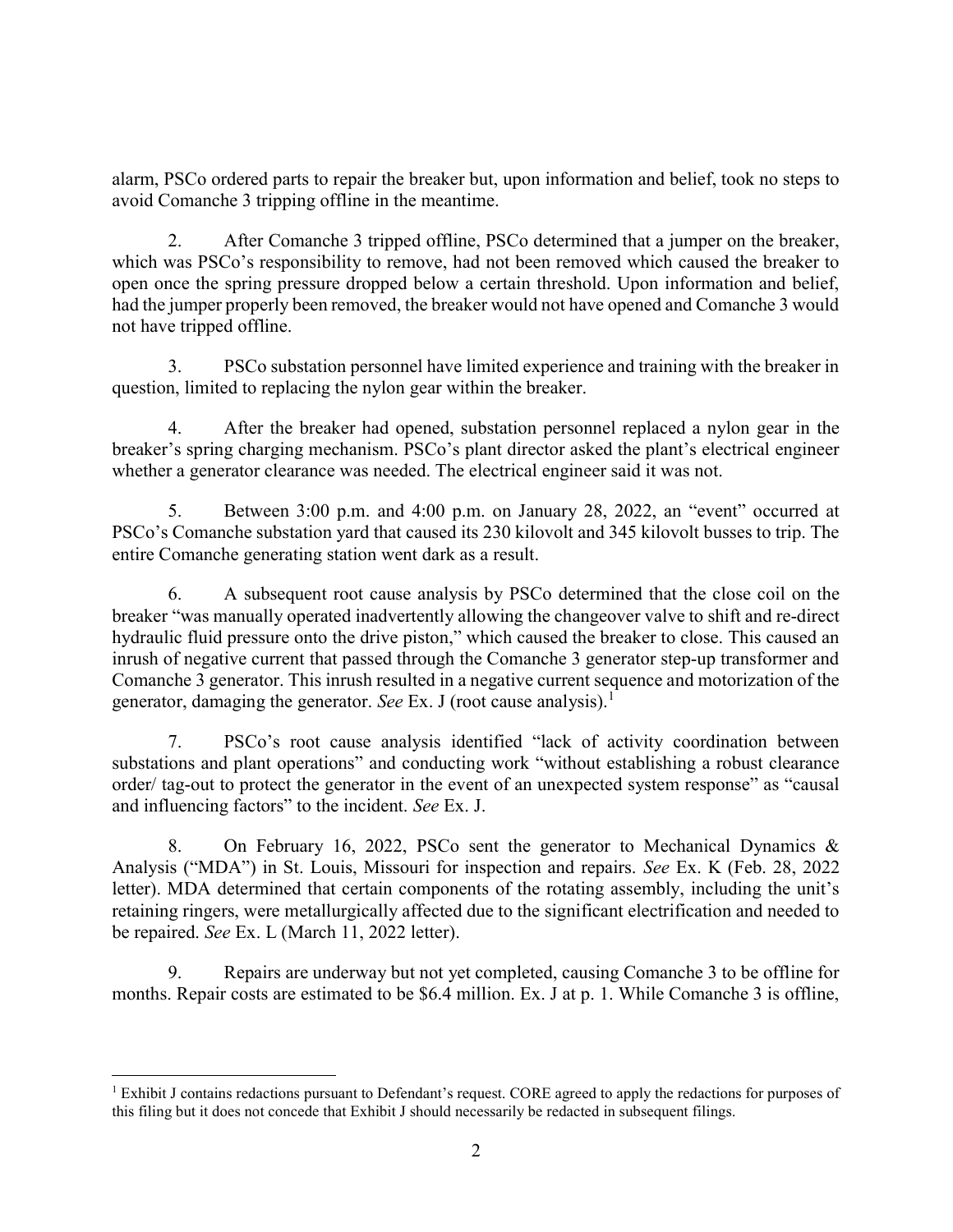CORE is deprived of its entitlement to Comanche 3's Energy that is worth millions of dollars, and CORE's ownership interest in Comanche 3 is negatively affected.

10. Upon information and belief, the "inadvertent" manual operation of the breaker was human error by a PSCo operator, caused at least in part by lack of training and procedures, which is another event of default and breach of PSCo's duties under the Project Agreements to operate Comanche 3 consistent with Prudent Utility Practices. Accordingly, PSCo is liable to CORE for CORE's damages arising from this outage in an amount to be determined at trial.

Respectfully submitted on this 18<sup>th</sup> day of April, 2022.

## STINSON LLP

s/ Ryan M. Sugden Ryan M. Sugden, Atty. Reg. No. 49499

Attorneys for Plaintiff CORE Electric Cooperative